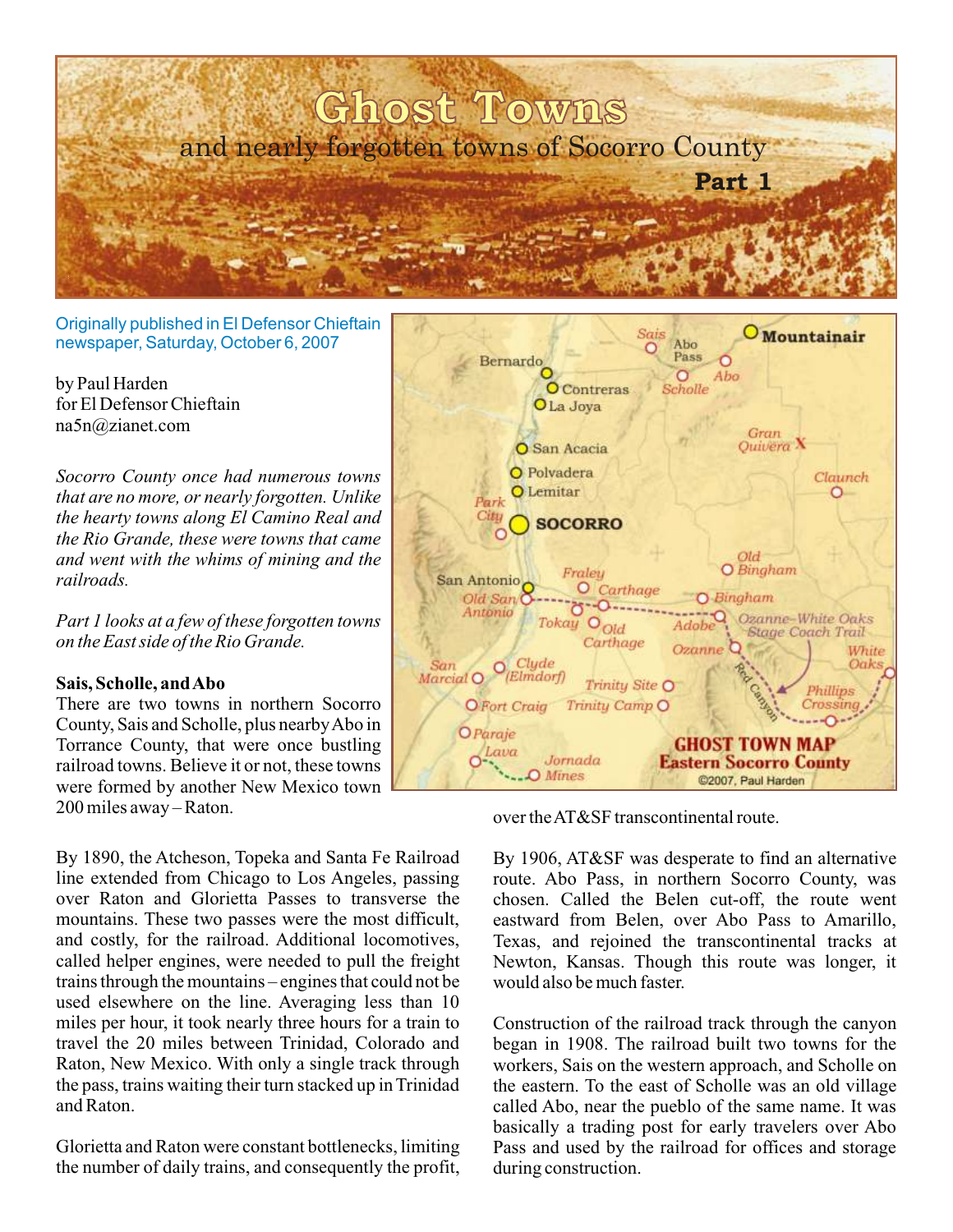

Photo courtesy of Jim Vicars/Railfan.net **This 1957 photo shows a steam locomotive "helper engine" pulling a freight train and two diesel engines up Abo Pass.**

Along the Belen cut-off, AT&SF built another small town near the Texas border to change engines, house the crews, and built a large yard for the waiting freight trains. This small town quickly grew and is today's Clovis, thanks to a construction project through Abo Pass.

Completed in 1911, Abo Pass was six miles long with a steep two percent grade. However, the short distance allowed getting trains over the mountain in a fraction of the time compared to Raton and Glorietta Pass.

Once construction of the railroad through the canyon was completed, numerous people stayed on. The double track from Belen went to single track at Sais through the canyon, and back to double track at Scholle. Railroad workers were used at the sidings and yards at Sais and Scholle, coordinating the traffic through the single track through the canyon. Both remained fair sized towns.

In the 1930s, highway 60 was built over Abo Pass. Sais, Scholle and Abo became popular stops for the gas stations and restaurants.

Following World War II, AT&SF began to modernize the Belen cut-off with diesel engines, automatic signalling, and radios to coordinate the trains through the canyon. The yard workers, station masters, and telegraphers were left without a job.

 Modern cars made the trip to Mountainair uneventful, bypassing the gas stations and restaurants along the pass. Abo, Scholle and Sais went into quick decline.



Photo courtesy of www.Railfan.net **All that is left today of the village of Scholle is a sign at the railroad siding.**

Today, nearly nothing is left of these three towns except a few old rock buildings. Instead of small towns with families, gas stations, stores and a post office, they are now just sidings on the railroad.

According to the BNSF railroad (formerly AT&SF) district office in Belen, about 45 freight trains a day still climb the steep grade through Abo Pass, making it one of the busiest sections of AT&SF track.

Steam locomotives were used as helper engines until 1957, making Abo Pass the last stretch of AT&SF track still using steam. Today, four or five diesel engines spewing exhaust pull a freight train through the narrow canyon about every half hour. The picturesque scenes of the massive engines climbing the windy grade up Abo Pass attracts railroad buffs from around the country.

While the famous stretch of track through Abo Pass is still going strong, the towns that once built and supported the railroad – Sais, Scholle, and Abo - are now long gone except for a few nearby ranchers.

## **Tokay, Fraley and Carthage**

In the 1860s, a coal field east of San Antonio was occassionally mined by soldiers to heat and fire the blacksmith ovens at nearby Fort Craig and other surrounding forts. It was initially called the Government Mine.

In 1883, the railroad built a bridge across the Rio Grande at San Antonio, running track the 20 miles to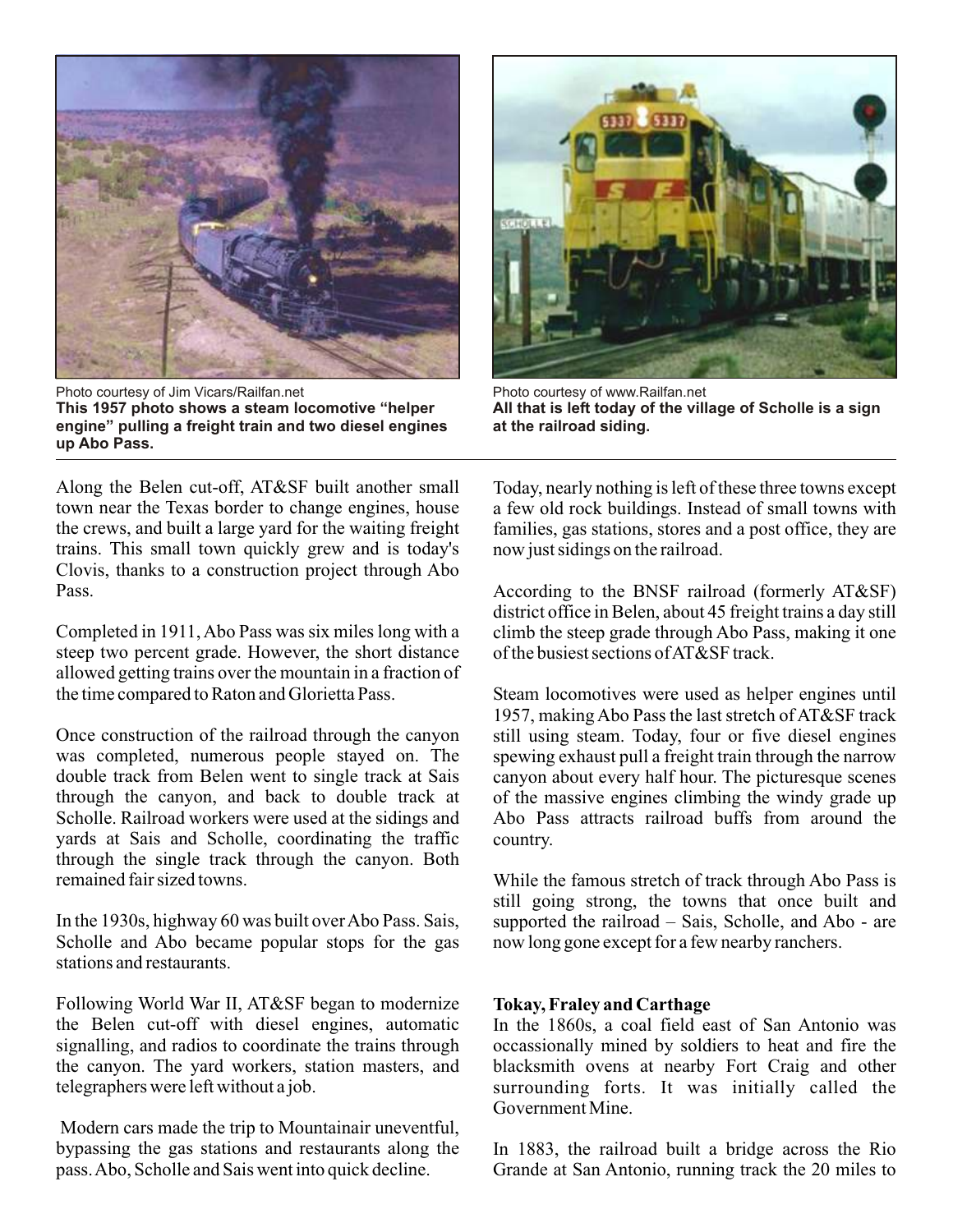

Photo courtesy Socorro County Historical Society **The Carthage mines produced coal for 100 years, from 1860–1960.**

the coal fields. The Santa Fe Railroad built a town, called Carthage, near the mines. It was a true company town, with every building, store and home owned by the railroad. The majority of the coal was used to fuel the steam locomotives of the AT&SF lines throughout New Mexico.

Following a land dispute, for which the railroad was denied exclusive grant to the land, AT&SF deactivated the Carthage mines. They moved the town, every building, store and home, to the coal mines at Madrid. Much of today's town of Madrid is the former Socorro County town of Carthage. Not only did Carthage become a ghost town overnight, it also completely vanished just as fast. AT&SF gave the abandoned railroad bed, and the San Antonio bridge, to Socorro County.

Local people from San Antonio continued to work the mines on a smaller scale. However, with the railroad gone, the coal had to be laboriously shipped to San Antonio by wagon. In the meantime, a J. B. Frailey started a limestone quarry north of the old Carthage townsite, shipping the lime by wagon to San Antonio.

In 1903, the New Mexico Midland Railroad relaid the tracks, making the coal at the Carthage mines again easily accessible. A new town of Carthage was built about a half mile north of the old town site. By 1910, the population had swelled to about 1000. Six to eight carloads of coal were being sold daily to AT&SF at San Antonio to fuel their locomotives. Most of the Carthage coal was sold commercially for home heating and conversion to coke. In fact, there were dozens of coke kilns along the tracks in San Antonio during this time.



Photo courtesy Socorro County Historical Society **The boarding house at Carthage. School was taught in a small room on the second floor.**

Mr. Frailey expanded his quarry by building kilns for coking coal. The town was named after the owner, though somehow misspelled "Fraley." A half-mile long spur line was laid from the Carthage line to Fraley. Much of the coke from Fraley was used to fire the Kinney Brick Company kilns in Albuquerque. A few workers built living quarters at Fraley, along with a company store, but it never developed into much more than an extensive quarry and coke operation.

In 1907, a coal dust explosion in the Carthage mine killed nine miners, the second worst coal mining accident in New Mexico to this day. The worst accident was the 1920 explosion in the coal mine at Dawson, New Mexico – killing a staggering 268 miners.

The old truss railroad bridge at San Antonio collapsed in 1917, dumping several coal cars into the river. The bridge was rebuilt with concrete piers, allowing the coal trains from Carthage and Fraley to continue their daily runs.

The newly formed San Antonio Coal Company established mines about a mile east of Carthage in 1918. A town developed along the train tracks for the workers of the new mine and their families named Tokay. By 1920, it had a population of about 500 people.

The bridge across the Rio Grande, and much of San Antonio, was destroyed by the great flood of 1929. The railroad bridge was never rebuilt. The New Mexico Midland Railroad pulled the tracks to Carthage. Afterwards, coal was shipped to the railroad yards at San Antonio by truck.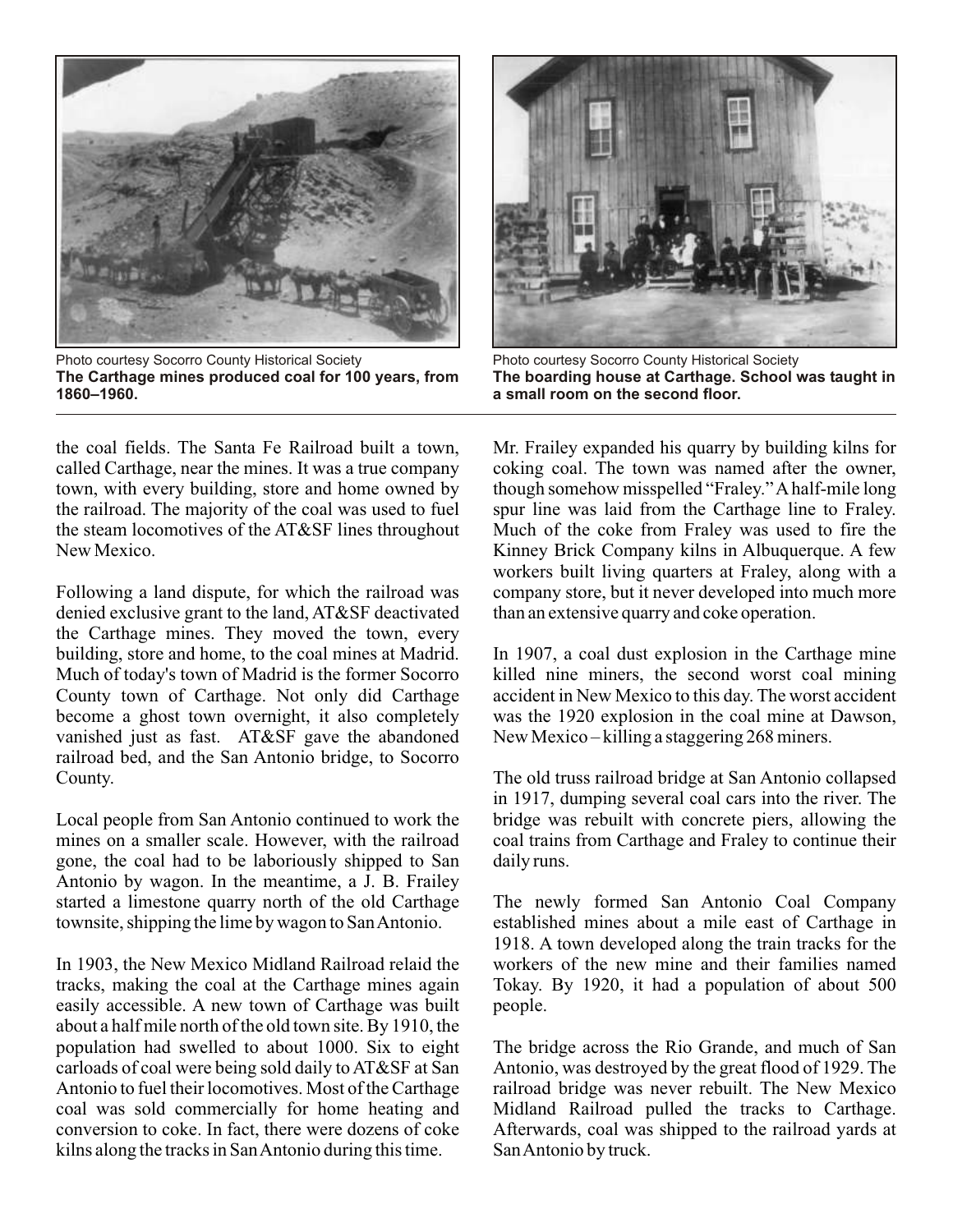During the 1930s, the demand for coal began to decline and the San Antonio Coal Company closed their mines. The Post Office at Tokay was closed in 1932, and much after that, the town was fully abandoned. As the Great Depression wore on, some of the buildings were moved to Socorro for housing, while others were dismanted for fire wood. Another ghost town simply vanished.

Carthage struggled through the depression years, receiving a temporary boost in the 1940s mining coal for the war effort. Following World War II, the demand for coal drastically dropped. Home heating by coal was quickly being replaced by the cleaner gas and electric furnaces. By the 1950s, the coal hungry steam trains all but disappeared along the AT&SF tracks.

The Carthage Fuel and Coal Company closed the mines in 1950, maintaining only a minor operation. By 1951, the Post Office closed and only a handful of families remained. With spurts of activities over the following years, Carthage became a true ghost town by the 1960s.

Today, nothing is left of Tokay except some mine tailings and slag heaps. Extensive ruins of the kilns at Farley, and the old railroad bed, are still visible north of US 380 near the Fite Ranch Road.

Carthage remained one of New Mexico's ghost towns for many years. However, it was destroyed in 1999 by the New Mexico Energy, Minerals and Natural Resources Department for a desert restoration project. What remained of the town was leveled and the mine tailing have been bulldozed and covered with soil. Virtually nothing remains of the town today.

## **Adobe and Ozanne**

One would think the railroad replaced the stage coach. Not in Socorro County.

With the growth in Lincoln County, Fort Stanton, and the booming mining town of White Oaks, there was a sudden need for speedy transportation from these areas to the railroad line along the Rio Grande. As a result, a few years after the arrival of the railroad, a stage coach company was started between San Antonio and White Oaks, northeast of present day Carrizozo.At first it was called the San Antonio-White Oaks Stage Coach Company. In 1886, it was purchased by the Ozanne family, who owned and operated the large Ozanne Hotel in White Oaks. Consequently, the name changed to the Ozanne-White Oaks Stage Company.

They began daily mail and passenger service from



Photo courtesy State of New Mexico **The Carthage mines and townsite today, after the area was leveled for the desert restoration project.**

Socorro to White Oaks, with local coach service to Tularosa, Fort Stanton and Lincoln.

The road from San Antonio to White Oaks was a rough one, an old cattle trail across the waterless Jornada del Muerto and the Malpais lava flow. A small trading post and boardinghouse, called Adobe, served these early travelers. However, the lack of water along this route was unsuitable for a stage line.

The Ozanne Company built a stage stop at the foot of the Oscura Mountains at the site of a spring. They called the stage stop, oddly enough, Ozanne. Tired horses were unhitched to graze while a fresh team was exchanged to finish the trip. Bunk houses were built for the staff and the drivers. Later, meals and boarding was added for the passengers. The Ozanne stage stop grew into a small village.

From Ozanne, the stage trail went southeast through Red Canyon, arriving an another old settlement called Phillips Crossing. This was a toll road over the narrowest section of the lava flow, only about a halfmile wide. From Phillips Crossing, the stage turned north towards White Oaks. Though this road was longer than the original trail, the better road and water stops allowed the trip between San Antonio and White Oaks to be made in record time.

One interesting event occurred in July 1890 as two four-horse rigs rumbled into Ozanne from Albuquerque, escorted by several horsemen yielding rifles. It was a special express bound for Roswell with obviously a special cargo. The nervous men took turns eating a meal and guarding the wagons.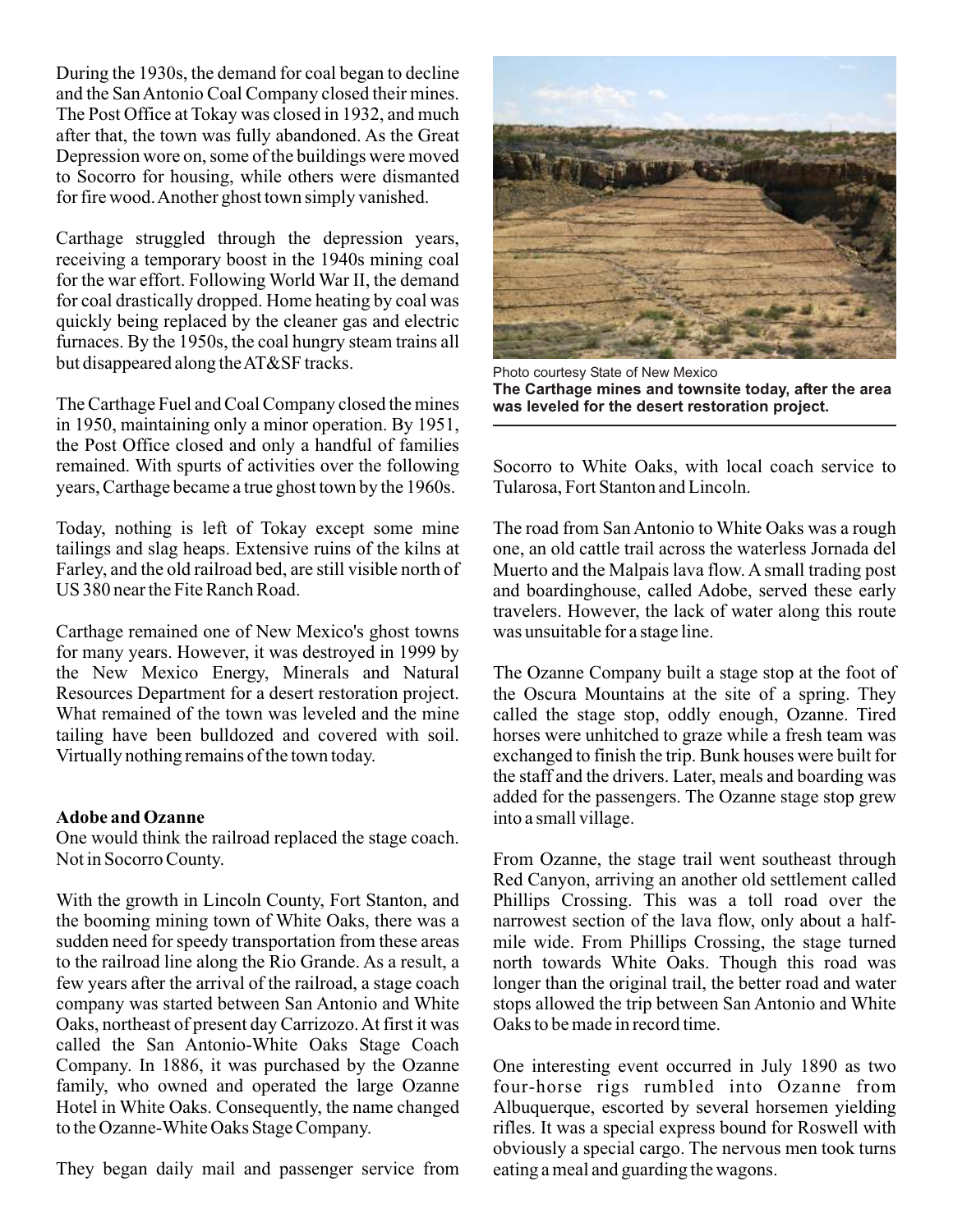The following day, the special express pulled into Roswell. Shortly thereafter, the Bank of Roswell opened their doors for their first day of business – with \$36,000 in cash in their new safe – delivered by stage coach. In 1890, that was a lot of money.

In 1899, the El Paso and Southwestern Railroad was built through the Tularosa basin on it's way to El Paso. Bypassing White Oaks, they chose instead an open area to build a town to service the rails. This became the town of Carrizozo.

There was no longer any need for the San Antonio to White Oaks stage line and the settlement of Ozanne was sold, being purchased by Socorro County Sheriff Holm O. Bursum. Now used as a ranch, it also served as a town of sorts, serving nearby ranchers with a small store and a Post Office from 1906 through 1909.

The old town of Ozanne remained the Bursum Ranch until 1947, when the land was confiscated by the U.S. Army for the creation of White Sands Missile Proving Grounds. It is not known if any of the Bursum Ranch or Ozanne structures remain.

## **Claunch and Gran Quivera**

In the 1890s, Frank DuBois and family opened the first store and Post Office at the small settlement of Corona. A few years later, they moved farther to the west to establish a ranch and farm. Drilling a well, it became a water stop for those who ventured across the flats between Corona and Mountainair. They called their small settlement DuBois Flats.

They were soon joined by Lawrence Claunch, building the headquarters for his Claunch Cattle Company nearby. As other farmers moved in, the settlement began to grow, adopting the name Claunch.

Crops proved to be difficult due to the lack of water – except for pinto beans. For some reason, pinto beans grew well in the dry soil and the occassional rain storm. Within a few years, hundreds of acres of pinto beans were being grown in Claunch, expanding to thousands of acres providing beans for the troops fighting in World War I. Claunch became known as the pinto bean capital of the world and production continued to grow well after the war.

Tons of pinto beans were trucked to the rails at Claunch or Mountainair, giving the trains the nickname "the Pinto Express." During the 1930s, demand for the Claunch beans grew as the government bought all they could grow for the Depression era public food



Photo courtesy Daniel Woodrum **The boarded-up dry goods store at Claunch is a hint to better times.**

programs. In 1932, the Post Office was established to serve the nearly 400 people now living in and around Claunch.

The pinto bean fields stretched far to the north, with several hundred people settling in the growing town of Gran Quivera, named after the nearby pueblo of the same name.

Demand increased again in 1941 as the Claunch beans were needed for the war in Europe. The Claunch-Pinto Soil and Water Conservation District was organized to manage the bean fields, now stretching from Claunch to Corona and northward to Abo. Over one million acres of farm land was in this area, mostly growing pinto beans, and without any irrigating water – a unique agricultural district indeed.

The only problem seemed to be the Claunch pinto beans, being grown on dry land, cooked slightly different than those grown on irrigated land. They would come out tough, mushy or nearly black, depending on whose recipe you followed. As a result, during World War II, each bag of beans that left Claunch contained a recipe card. One such card read as follows:

"Remove shriveled beans or those with loose skins. Soak overnight to reduce cooking time. Place 1-1/2 pounds dry Claunch pinto beans into large pot adding  $2-1/2$  quarts hot water – not cold. As beans start to simmer, add a ham bone or  $\frac{1}{4}$  pound salt pork or bacon. Add more water as needed, always hot or boiling, never cold. When skins are as tender as the inside of the beans, they're done. Add one teaspoon salt and allow to stand before serving."